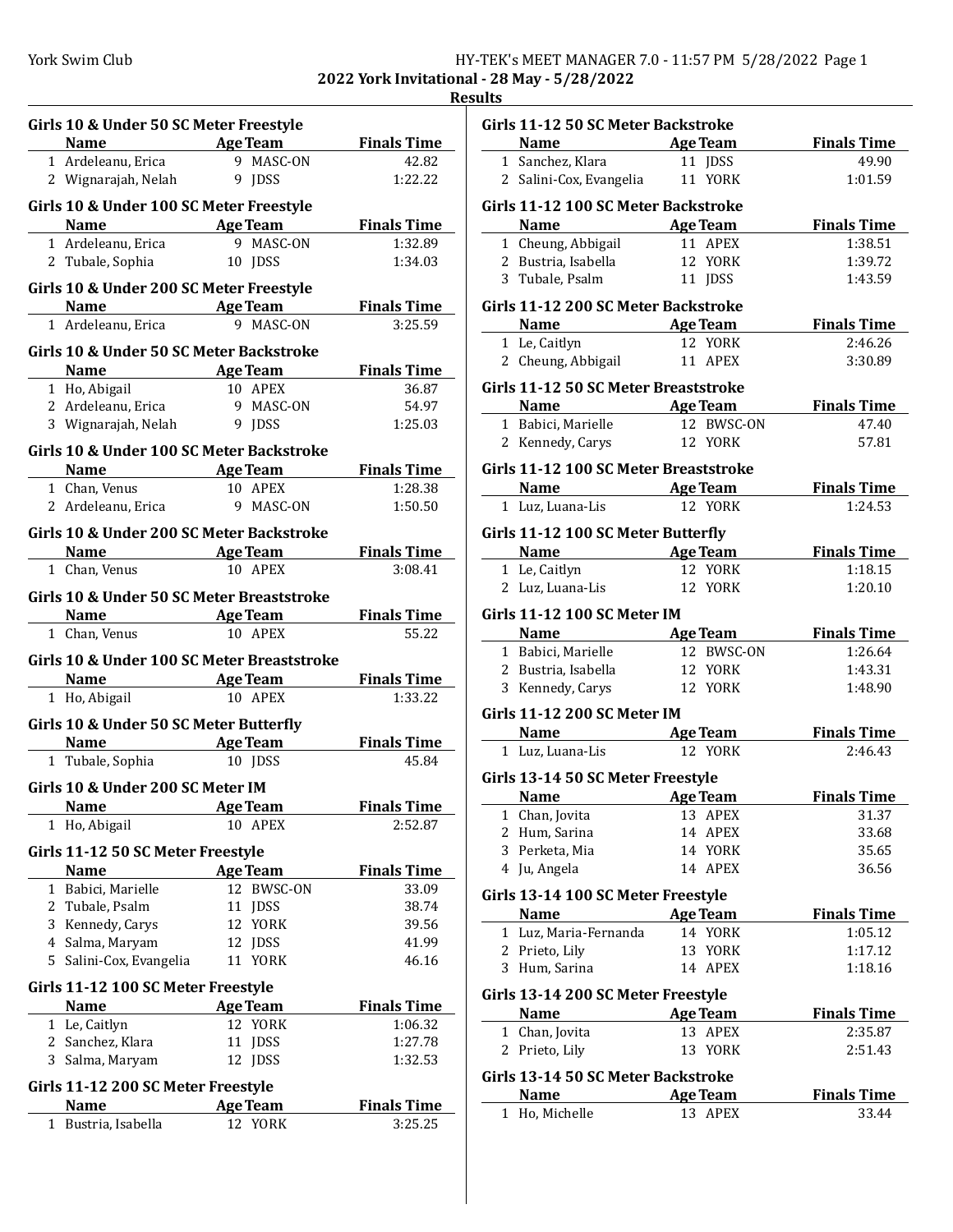## York Swim Club HY-TEK's MEET MANAGER 7.0 - 11:57 PM 5/28/2022 Page 2

**2022 York Invitational - 28 May - 5/28/2022 Results**

| Girls 13-14 100 SC Meter Backstroke    |                           |                    |
|----------------------------------------|---------------------------|--------------------|
| Name Age Team                          |                           | <b>Finals Time</b> |
| 1 Ho, Michelle                         | 13 APEX                   | 1:10.75            |
| 2 Perketa, Mia                         | 14 YORK                   | 1:29.58            |
| Girls 13-14 200 SC Meter Backstroke    |                           |                    |
| <b>Name</b>                            | <b>Example 2</b> Age Team | <b>Finals Time</b> |
| 1 Ho, Michelle                         | 13 APEX                   | 2:30.97            |
| 2 Perketa, Mia                         | 14 YORK                   | 3:07.43            |
| Girls 13-14 50 SC Meter Breaststroke   |                           |                    |
| Name Age Team                          |                           | <b>Finals Time</b> |
| 1 Radzieciak, Abby                     | 14 BWSC-ON                | 40.16              |
| 2 Simoes, Victoria                     | 13 YORK                   | 48.43              |
|                                        |                           |                    |
| Girls 13-14 100 SC Meter Breaststroke  |                           |                    |
| <b>Name Age Team</b>                   |                           | <b>Finals Time</b> |
| 1 Chan, Jovita                         | 13 APEX                   | 1:26.40            |
| 2 Radzieciak, Abby 14 BWSC-ON          |                           | 1:26.60            |
| 3 Ju, Angela                           | 14 APEX                   | 1:37.62            |
| Girls 13-14 50 SC Meter Butterfly      |                           |                    |
| <b>Name Age Team</b>                   |                           | <b>Finals Time</b> |
| 1 Luz, Maria-Fernanda 14 YORK          |                           | 32.44              |
| Girls 13-14 100 SC Meter Butterfly     |                           |                    |
| <b>Name</b>                            | Age Team                  | <b>Finals Time</b> |
| 1 Luz, Maria-Fernanda                  | 14 YORK                   | 1:11.43            |
| 2 Simoes, Victoria                     | 13 YORK                   | 1:44.81            |
| Girls 13-14 100 SC Meter IM            |                           |                    |
| <b>Name</b>                            | <b>Example 2 Age Team</b> | <b>Finals Time</b> |
| 1 Radzieciak, Abby                     |                           | 1:19.72            |
| 2 Prieto, Lily                         | 14   BWSC-ON<br>13   YORK | 1:33.81            |
| <b>Girls 13-14 200 SC Meter IM</b>     |                           |                    |
| <b>Name Age Team</b>                   |                           | <b>Finals Time</b> |
| 1 Simoes, Victoria 13 YORK             |                           | 3:36.75            |
|                                        |                           |                    |
| Girls 15 & Over 50 SC Meter Freestyle  |                           |                    |
| Name Age Team                          |                           | <b>Finals Time</b> |
| Toncheva, Yulia<br>1                   | 25 NN                     | 27.75              |
| 2 Ye, Katherine                        | 18<br>APEX                | 27.78              |
| 3 Duck, Julia                          | 18 YORK                   | 29.07              |
| 4 Ho, Hayley                           | 15 APEX                   | 31.06              |
| 5 Tse, Hilary                          | 15 APEX                   | 31.65              |
| 6 Ng, Jada                             | 15 APEX                   | 32.09              |
| Girls 15 & Over 100 SC Meter Freestyle |                           |                    |
| Name                                   | <b>Age Team</b>           | <b>Finals Time</b> |
| 1 Ye, Katherine                        | 18 APEX                   | 59.37              |
| 2 Duck, Julia                          | 18<br>YORK                | 1:02.60            |
| Girls 15 & Over 200 SC Meter Freestyle |                           |                    |
| <b>Name</b>                            | <b>Age Team</b>           | <b>Finals Time</b> |
| 1 Ng, Jada                             | 15 APEX                   | 2:40.19            |
| Girls 15 & Over 50 SC Meter Backstroke |                           |                    |
| Name                                   | <b>Age Team</b>           | <b>Finals Time</b> |
| 1 Ing, Erika                           | 19 APEX                   | 32.44              |
|                                        |                           |                    |

| Girls 15 & Over 100 SC Meter Backstroke |                                           |                    |
|-----------------------------------------|-------------------------------------------|--------------------|
|                                         | Name Age Team                             | <b>Finals Time</b> |
| 1 Ing, Erika                            | 19 APEX                                   | 1:08.53            |
| 2 Ho, Hayley                            | 15 APEX                                   | 1:10.18            |
| 3 Ng, Jada                              | 15 APEX                                   | 1:19.08            |
| Girls 15 & Over 200 SC Meter Backstroke |                                           |                    |
|                                         | Name Age Team                             | <b>Finals Time</b> |
| 1 Ing, Erika                            | 19 APEX                                   | 2:27.47            |
| 2 Ho, Hayley                            | 15 APEX                                   | 2:38.56            |
| 3 Tse, Hilary                           | 15 APEX                                   | 3:04.28            |
|                                         | Girls 15 & Over 50 SC Meter Breaststroke  |                    |
|                                         | Name Age Team                             | <b>Finals Time</b> |
| 1 Toncheva, Yulia                       | 25 NN                                     | 34.62              |
|                                         | 2 Wenglowski, Emma 16 BWSC-ON             | 44.33              |
|                                         | Girls 15 & Over 100 SC Meter Breaststroke |                    |
|                                         | Name Age Team                             | <b>Finals Time</b> |
| 1 Toncheva, Yulia                       | 25 NN                                     | 1:15.00            |
|                                         | 2 Wenglowski, Emma 16 BWSC-ON             | 1:38.19            |
|                                         |                                           |                    |
| Girls 15 & Over 100 SC Meter Butterfly  |                                           |                    |
|                                         | Name Age Team                             | <b>Finals Time</b> |
| 1 Tse, Hilary                           | 15 APEX                                   | 1:25.88            |
| Girls 15 & Over 100 SC Meter IM         |                                           |                    |
|                                         | Name Age Team                             | <b>Finals Time</b> |
| 1 Wenglowski, Emma                      | 16 BWSC-ON                                | 1:30.47            |
| Girls 15 & Over 200 SC Meter IM         |                                           |                    |
|                                         | Name Age Team                             | <b>Finals Time</b> |
| 1 Ye, Katherine                         | 18 APEX                                   | 2:32.28            |
| 2 Duck, Julia                           | 18 YORK                                   | 2:42.72            |
|                                         |                                           |                    |
| Boys 10 & Under 50 SC Meter Freestyle   |                                           |                    |
|                                         | Name Age Team                             | <b>Finals Time</b> |
| 1 Lau, Enzo                             | 10 APEX                                   | 34.78              |
| 2 Walker, David                         | 10 JDSS                                   | 45.27              |
| 3 Luz, Kauan                            | 9 YORK                                    | 48.53              |
| 4 Wignarajah, Dilan                     | 10 JDSS                                   | 58.16              |
| Boys 10 & Under 100 SC Meter Freestyle  |                                           |                    |
|                                         | Name Age Team                             | <b>Finals Time</b> |
| 1 Chan, Cornel                          | 10 JDSS                                   | 1:43.85            |
| Boys 10 & Under 50 SC Meter Backstroke  |                                           |                    |
| <b>Name</b>                             | <b>Age Team</b>                           | <b>Finals Time</b> |
| 1 Luz, Kauan                            | 9 YORK                                    | 56.28              |
| 2 Wignarajah, Dilan                     | 10 JDSS                                   | 1:00.73            |
|                                         |                                           |                    |
|                                         | Boys 10 & Under 100 SC Meter Backstroke   |                    |
| Name                                    | Age Team                                  | <u>Finals Time</u> |
| 1 Liu, Philip                           | 10 MASC-ON                                | 1:34.19            |
|                                         | Boys 10 & Under 200 SC Meter Backstroke   |                    |
|                                         | Name Age Team                             | <b>Finals Time</b> |
| 1 Liu, Philip                           | 10 MASC-ON                                | 3:25.54            |
|                                         | Boys 10 & Under 50 SC Meter Breaststroke  |                    |
| Name                                    | <b>Age Team</b>                           | <b>Finals Time</b> |
| 1 Liu, Philip                           | 10 MASC-ON                                | 48.28              |
|                                         |                                           |                    |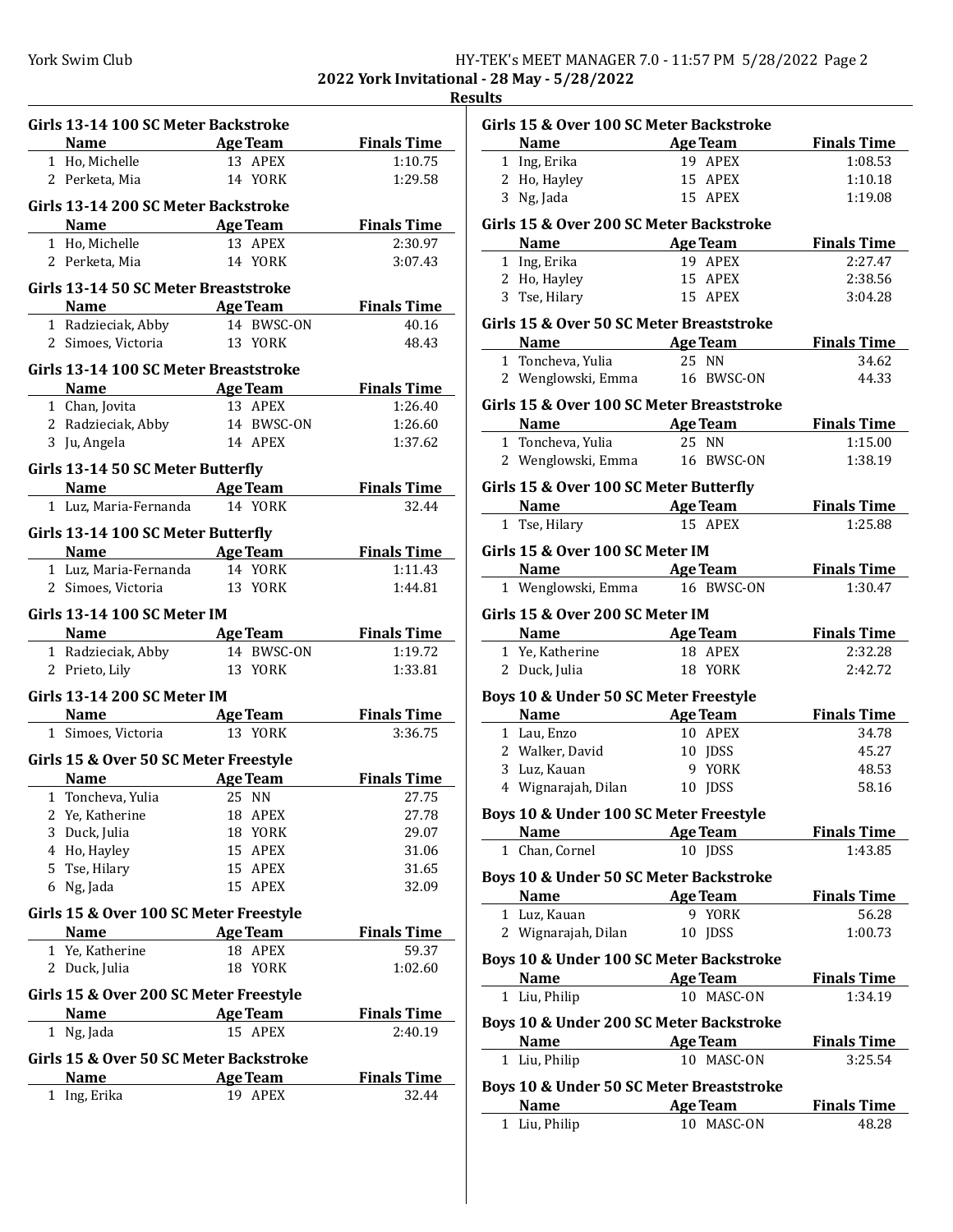|  |  | HY-TEK's MEET MANAGER 7.0 - 11:57 PM 5/28/2022 Page 3 |  |  |  |
|--|--|-------------------------------------------------------|--|--|--|
|  |  | - - - - - - - - -                                     |  |  |  |

**2022 York Invitational - 28 May - 5/28/2022 Results**

|   |                                                                                                                                                                                                                               |         |                 | F                  |
|---|-------------------------------------------------------------------------------------------------------------------------------------------------------------------------------------------------------------------------------|---------|-----------------|--------------------|
|   | (Boys 10 & Under 50 SC Meter Breaststroke)                                                                                                                                                                                    |         |                 |                    |
|   | <b>Name</b><br><b>Example 2 Age Team</b>                                                                                                                                                                                      |         |                 | <b>Finals Time</b> |
|   | 2 Chan, Cornel                                                                                                                                                                                                                |         | 10 JDSS         | 53.84              |
|   | 3 Walker, David                                                                                                                                                                                                               |         | 10 JDSS         | 58.64              |
|   | --- Luz, Kauan                                                                                                                                                                                                                |         | 9 YORK          | DQ                 |
|   |                                                                                                                                                                                                                               |         |                 |                    |
|   | Boys 10 & Under 100 SC Meter Breaststroke                                                                                                                                                                                     |         |                 |                    |
|   | Name Age Team                                                                                                                                                                                                                 |         |                 | <b>Finals Time</b> |
|   | 1 Liu, Philip                                                                                                                                                                                                                 |         | 10 MASC-ON      | 1:42.06            |
|   | Boys 10 & Under 50 SC Meter Butterfly                                                                                                                                                                                         |         |                 |                    |
|   | <b>Name</b><br><b>Example 2 Age Team</b>                                                                                                                                                                                      |         |                 | <b>Finals Time</b> |
|   | 1 Liu, Philip                                                                                                                                                                                                                 |         | 10 MASC-ON      | 44.15              |
|   |                                                                                                                                                                                                                               |         |                 |                    |
|   | Boys 10 & Under 100 SC Meter Butterfly                                                                                                                                                                                        |         |                 |                    |
|   | <b>Name Age Team</b>                                                                                                                                                                                                          |         |                 | <b>Finals Time</b> |
|   | 1 Lau, Enzo                                                                                                                                                                                                                   |         | 10 APEX         | 1:36.23            |
|   | Boys 10 & Under 100 SC Meter IM                                                                                                                                                                                               |         |                 |                    |
|   | <b>Example 20 Age Team</b>                                                                                                                                                                                                    |         |                 | <b>Finals Time</b> |
|   | 1 Liu, Philip                                                                                                                                                                                                                 |         | 10 MASC-ON      | 1:34.81            |
|   |                                                                                                                                                                                                                               |         |                 |                    |
|   | Boys 10 & Under 200 SC Meter IM                                                                                                                                                                                               |         |                 |                    |
|   | <b>Name</b><br><b>Example 2</b> Age Team                                                                                                                                                                                      |         |                 | <b>Finals Time</b> |
|   | --- Lau, Enzo                                                                                                                                                                                                                 |         | 10 APEX         | DQ                 |
|   | Boys 11-12 50 SC Meter Freestyle                                                                                                                                                                                              |         |                 |                    |
|   | <b>Name</b><br>Age Team                                                                                                                                                                                                       |         |                 | <b>Finals Time</b> |
|   | 1 Limfat, Ethan                                                                                                                                                                                                               |         | 11 APEX         | 34.19              |
|   | 2 Siemiatycki, Oliver                                                                                                                                                                                                         |         | 12 YORK         | 39.94              |
|   | 3 Bohren, Theo                                                                                                                                                                                                                |         | 11 YORK         | 43.12              |
|   | 4 Van Mieghem, Arthur                                                                                                                                                                                                         |         | 12 YORK         | 46.90              |
|   | 5 Gu, Michael                                                                                                                                                                                                                 |         | 11 MASC-ON      | 51.87              |
|   | 6 Wignarajah, Ethan                                                                                                                                                                                                           |         | 12 JDSS         | 1:02.13            |
|   | Boys 11-12 100 SC Meter Freestyle                                                                                                                                                                                             |         |                 |                    |
|   | <b>Name</b><br><b>Example 2</b> Age Team                                                                                                                                                                                      |         |                 | <b>Finals Time</b> |
|   | 1 Siemiatycki, Oliver                                                                                                                                                                                                         |         | 12 YORK         | 1:28.40            |
|   | 2 Walker, Michael                                                                                                                                                                                                             | 12 JDSS |                 | 1:39.47            |
|   | 3 Gu, Michael                                                                                                                                                                                                                 |         | 11 MASC-ON      | 1:46.39            |
|   |                                                                                                                                                                                                                               |         |                 |                    |
|   | Boys 11-12 200 SC Meter Freestyle                                                                                                                                                                                             |         |                 |                    |
|   | Name and the same state of the same state of the same state of the same state of the same state of the same state of the same state of the same state of the same state of the same state of the same state of the same state |         | Age Team        | <b>Finals Time</b> |
| 1 | Chan, Marcus                                                                                                                                                                                                                  |         | 12 JDSS         | 3:04.93            |
|   | <b>Boys 11-12 50 SC Meter Backstroke</b>                                                                                                                                                                                      |         |                 |                    |
|   | <b>Name</b>                                                                                                                                                                                                                   |         | <b>Age Team</b> | <b>Finals Time</b> |
|   | 1 Bohren, Theo                                                                                                                                                                                                                |         | 11 YORK         | 54.62              |
|   | 2 Gu, Michael                                                                                                                                                                                                                 | 11      | MASC-ON         | 57.06              |
|   |                                                                                                                                                                                                                               |         |                 |                    |
|   | <b>Boys 11-12 100 SC Meter Backstroke</b>                                                                                                                                                                                     |         |                 |                    |
|   | <b>Name</b><br><b>Example 2 Age Team</b>                                                                                                                                                                                      |         |                 | <b>Finals Time</b> |
|   | Gu, Michael                                                                                                                                                                                                                   |         | 11 MASC-ON      | DQ                 |
|   | <b>Boys 11-12 50 SC Meter Breaststroke</b>                                                                                                                                                                                    |         |                 |                    |
|   | <b>Name</b>                                                                                                                                                                                                                   |         | <b>Age Team</b> | <b>Finals Time</b> |
|   | 1 Walker, Michael                                                                                                                                                                                                             |         | 12 JDSS         | 52.17              |
|   | 2 Siemiatycki, Oliver                                                                                                                                                                                                         |         | 12 YORK         | 53.24              |
|   | 3 Yim, Javan                                                                                                                                                                                                                  |         | 12 APEX         | 55.97              |
|   | 4 Wignarajah, Ethan                                                                                                                                                                                                           |         | 12 JDSS         | 1:01.84            |
|   | --- Bohren, Theo                                                                                                                                                                                                              |         | 11 YORK         | DQ                 |
|   |                                                                                                                                                                                                                               |         |                 |                    |
|   |                                                                                                                                                                                                                               |         |                 |                    |

| <b>Boys 11-12 100 SC Meter Breaststroke</b>                 |    |                          |                    |
|-------------------------------------------------------------|----|--------------------------|--------------------|
| <b>Name</b><br><b>Example 2</b> Age Team                    |    |                          | <b>Finals Time</b> |
| 1 Limfat, Ethan                                             |    | 11 APEX                  | 1:36.00            |
| 2 Yim, Javan                                                |    | 12 APEX                  | 1:54.32            |
| <b>Boys 11-12 100 SC Meter IM</b>                           |    |                          |                    |
| Name Age Team                                               |    |                          | <b>Finals Time</b> |
| 1 Chan, Marcus                                              |    | 12 JDSS                  | 1:34.28            |
|                                                             |    |                          |                    |
| <b>Boys 11-12 200 SC Meter IM</b>                           |    |                          |                    |
| <b>Name</b><br><b>Example 2 Age Team</b>                    |    |                          | <b>Finals Time</b> |
| 1 Limfat, Ethan                                             |    | 11 APEX                  | 3:12.31            |
| Boys 13-14 50 SC Meter Freestyle                            |    |                          |                    |
| Name Age Team                                               |    |                          | <b>Finals Time</b> |
| 1 Ng, Jalen                                                 |    | 13 APEX                  | 28.62              |
| 2 Ng, Isaac                                                 |    | 14 APEX                  | 31.88              |
| 3 Liu, Henry                                                |    | 13 MASC-ON               | 32.51              |
| 4 Castro Mesquita, Maurici 13 YORK                          |    |                          | 32.54              |
| 5 Petro, Paul                                               |    | 13 MASC-ON               | 33.93              |
| 6 Cates, Simon                                              |    | 14 YORK                  | 34.49              |
| 7 Reyus, Roman                                              |    | 13 BWSC-ON               | 34.88              |
| 8 Lee, Jayden M<br>9 Li, Leland                             |    | 13 YORK<br>13 APEX       | 35.22<br>35.41     |
| 10 Li, Jeremy                                               |    | 13 APEX                  | 37.22              |
| 11 Pham, MK                                                 |    | 14 YORK                  | 38.26              |
|                                                             |    |                          |                    |
| Boys 13-14 100 SC Meter Freestyle                           |    |                          |                    |
| Name Age Team                                               |    |                          | <b>Finals Time</b> |
| 1 Ha, Carsten                                               |    | 13 APEX                  | 58.28              |
| 2 Liu, Henry<br>3 Petro, Paul                               |    | 13 MASC-ON<br>13 MASC-ON | 1:10.03<br>1:15.72 |
| 4 Cates, Simon                                              |    | 14 YORK                  | 1:16.75            |
| 5 Pham, MK                                                  |    | 14 YORK                  | 1:27.79            |
|                                                             |    |                          |                    |
| Boys 13-14 200 SC Meter Freestyle                           |    |                          |                    |
| <b>Example 2 Age Team</b><br><b>Name</b>                    |    |                          | <b>Finals Time</b> |
| 1 Ng, Isaac                                                 |    | 14 APEX                  | 2:36.33            |
| <b>Boys 13-14 50 SC Meter Backstroke</b>                    |    |                          |                    |
| <b>Name</b><br>the control of the control of the control of |    | <b>Age Team</b>          | <b>Finals Time</b> |
| 1 Liu, Henry                                                |    | 13 MASC-ON               | 37.88              |
| 2 Petro, Paul                                               |    | 13 MASC-ON               | 43.98              |
| 3 Cates, Simon                                              |    | 14 YORK                  | 45.84              |
| 4 Li, Jeremy                                                | 13 | APEX                     | 46.31              |
| <b>Boys 13-14 100 SC Meter Backstroke</b>                   |    |                          |                    |
| Name                                                        |    | <b>Age Team</b>          | <b>Finals Time</b> |
| 1 Liu, Henry                                                |    | 13 MASC-ON               | 1:20.50            |
| 2 Petro, Paul                                               |    | 13 MASC-ON               | 1:29.00            |
| 3 Gencarelli, Christian                                     |    | 13 YORK                  | 1:37.28            |
| 4 Pham, MK                                                  |    | 14 YORK                  | 1:47.25            |
| --- Castro Mesquita, Maurici                                |    | 13 YORK                  | D <sub>O</sub>     |
| <b>Boys 13-14 200 SC Meter Backstroke</b>                   |    |                          |                    |
| <b>Name</b>                                                 |    | <b>Age Team</b>          | <b>Finals Time</b> |
| 1 Liu, Henry                                                |    | 13 MASC-ON               | 2:55.97            |
| <b>Boys 13-14 50 SC Meter Breaststroke</b>                  |    |                          |                    |
| <b>Name</b>                                                 |    | <b>Age Team</b>          | <b>Finals Time</b> |
| 1 Bao, Henry                                                |    | 14 APEX                  | 42.81              |
|                                                             |    |                          |                    |